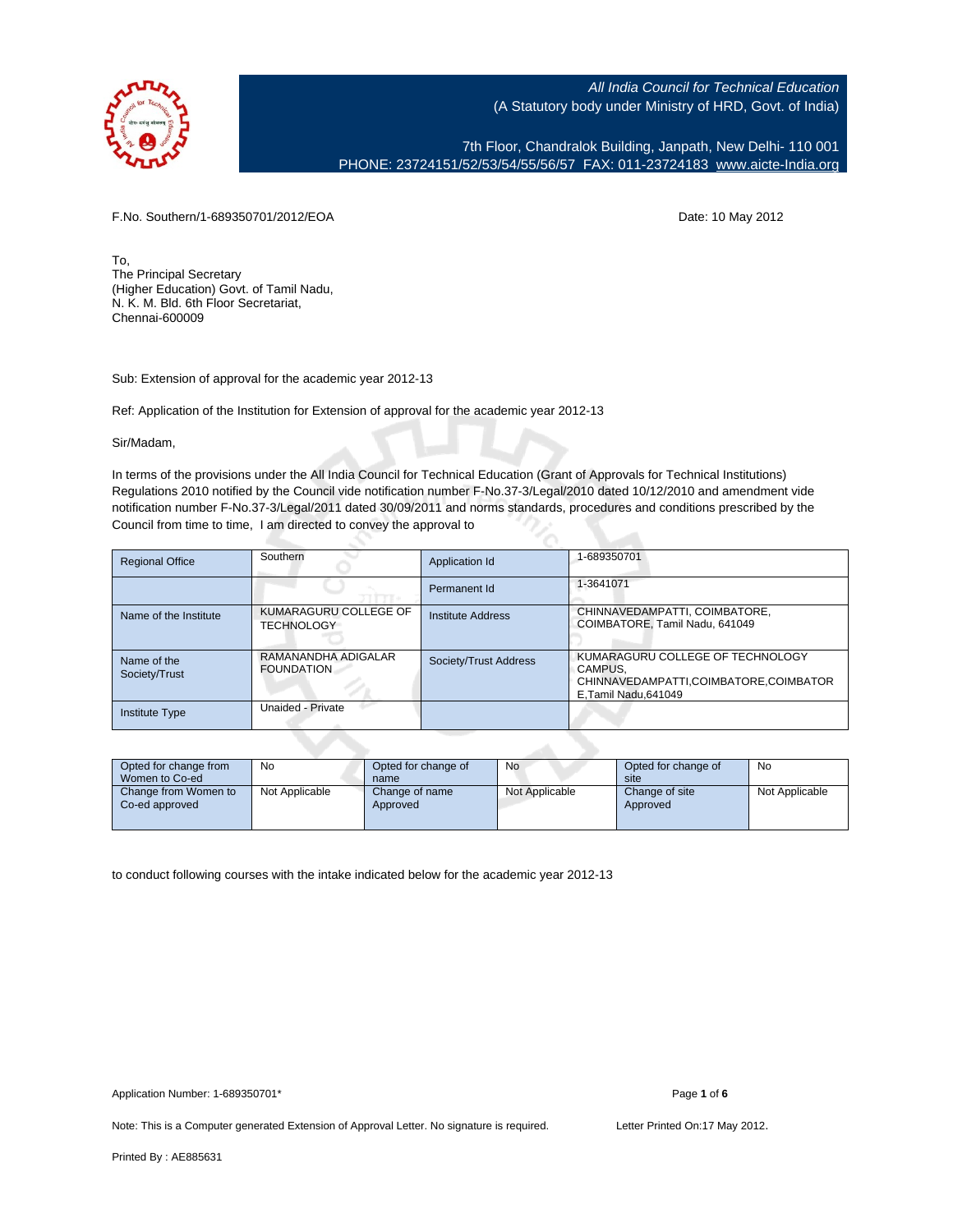

7th Floor, Chandralok Building, Janpath, New Delhi- 110 001 PHONE: 23724151/52/53/54/55/56/57 FAX: 011-23724183 [www.aicte-India.org](http://www.aicte-India.org)

| Application Id: 1-689350701<br>Program                | Shift     | Level                              | Course                                  | Full/Part Time                    | <b>Affiliating Body</b>        | Intake 2011-12 | Intake Approved for<br>12-13 |                                 |                | Foreign Collaboration |
|-------------------------------------------------------|-----------|------------------------------------|-----------------------------------------|-----------------------------------|--------------------------------|----------------|------------------------------|---------------------------------|----------------|-----------------------|
|                                                       |           |                                    |                                         |                                   |                                |                |                              | $\overline{\tilde{\mathbf{g}}}$ | $\overline{P}$ |                       |
| <b>ENGINEERING</b><br>AND<br><b>TECHNOLOGY</b>        | 1st Shift | POST<br>GRADU<br>ATE               | <b>STRUCTURAL</b><br><b>ENGINEERING</b> | FULL<br><b>TIME</b>               | Anna University,<br>Coimbatore | 18             | 18                           | No                              | No             | No                    |
| <b>ENGINEERING</b><br><b>AND</b><br><b>TECHNOLOGY</b> | 1st Shift | <b>UNDER</b><br>GRADU<br>ATE       | <b>TEXTILE</b><br><b>TECHNOLOGY</b>     | <b>FULL</b><br><b>TIME</b><br>l e | Anna University,<br>Coimbatore | 60             | 60                           | <b>No</b>                       | <b>No</b>      | No                    |
| <b>ENGINEERING</b><br>AND<br><b>TECHNOLOGY</b>        | 1st Shift | <b>UNDER</b><br>GRADU<br>ATE       | <b>INFORMATION</b><br><b>TECHNOLOGY</b> | <b>FULL</b><br><b>TIME</b>        | Anna University,<br>Coimbatore | 60             | 60                           | No                              | <b>No</b>      | No                    |
| <b>ENGINEERING</b><br>AND<br><b>TECHNOLOGY</b>        | 1st Shift | <b>UNDER</b><br>GRADU<br>ATE       | <b>MECHATRONI</b><br><b>CS</b>          | <b>FULL</b><br><b>TIME</b>        | Anna University,<br>Coimbatore | 60             | 60                           | No                              | No             | No                    |
| <b>ENGINEERING</b><br><b>AND</b><br><b>TECHNOLOGY</b> | 1st Shift | <b>UNDER</b><br>GRADU<br>ATE       | <b>MECHANICAL</b><br><b>ENGINEERING</b> | <b>FULL</b><br><b>TIME</b>        | Anna University,<br>Coimbatore | 120            | 180                          | No                              | No             | No                    |
| <b>ENGINEERING</b><br><b>AND</b><br><b>TECHNOLOGY</b> | 1st Shift | <b>POST</b><br>GRADU<br><b>ATE</b> | <b>INDUSTRIAL</b><br><b>ENGINEERING</b> | <b>FULL</b><br><b>TIME</b>        | Anna University,<br>Coimbatore | 25             | 25                           | <b>No</b>                       | <b>No</b>      | <b>No</b>             |

Application Number: 1-689350701\* Page **2** of **6**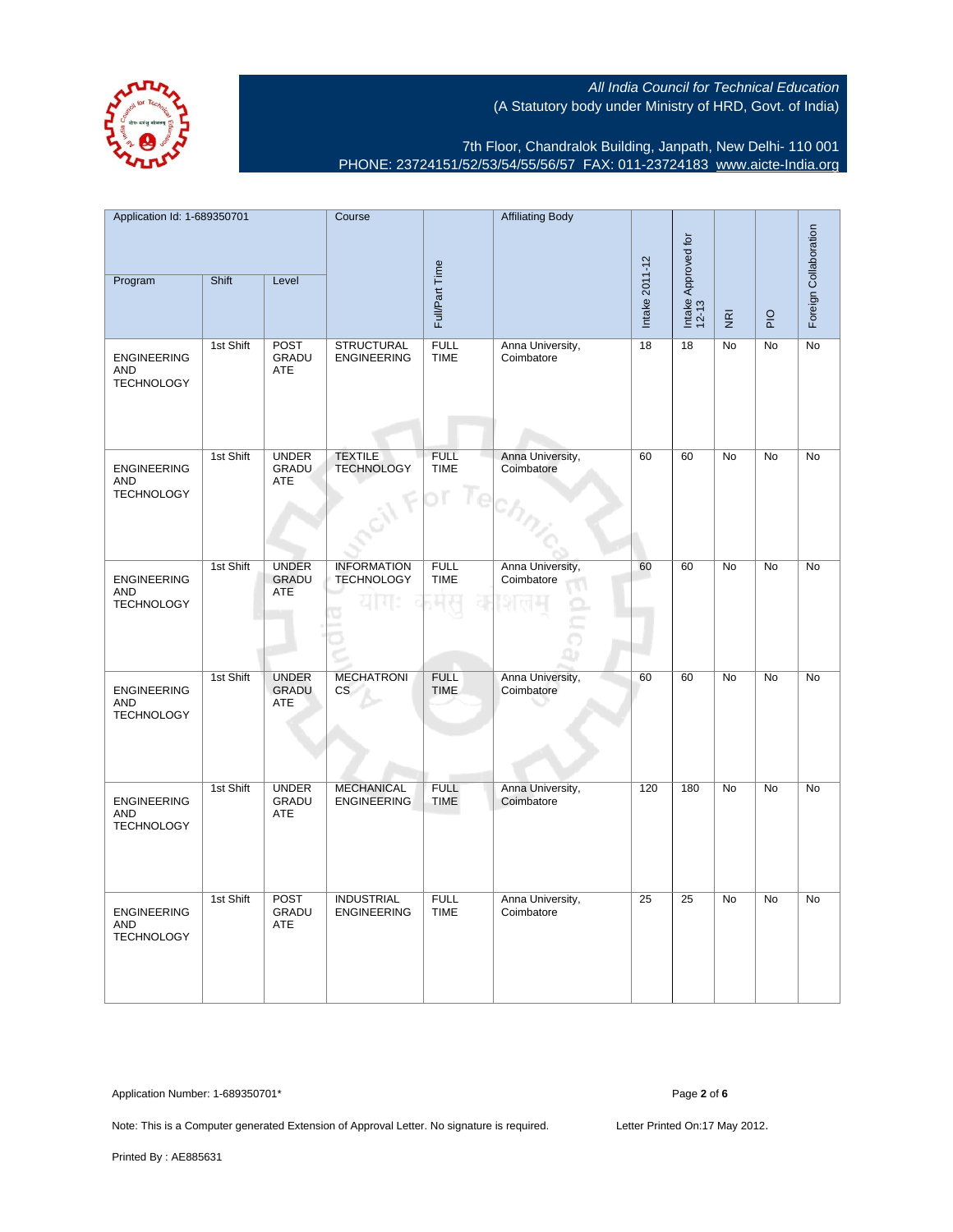

7th Floor, Chandralok Building, Janpath, New Delhi- 110 001 PHONE: 23724151/52/53/54/55/56/57 FAX: 011-23724183 [www.aicte-India.org](http://www.aicte-India.org)

| Application Id: 1-689350701                                                        |           | Course                       |                                                                             | <b>Affiliating Body</b>    |                                |                |                              |                         |             |                       |
|------------------------------------------------------------------------------------|-----------|------------------------------|-----------------------------------------------------------------------------|----------------------------|--------------------------------|----------------|------------------------------|-------------------------|-------------|-----------------------|
| Program                                                                            | Shift     | Level                        |                                                                             | Full/Part Time             |                                | Intake 2011-12 | Intake Approved for<br>12-13 | $\overline{\mathbf{g}}$ | $rac{O}{P}$ | Foreign Collaboration |
| <b>ENGINEERING</b><br>AND<br><b>TECHNOLOGY</b>                                     | 1st Shift | <b>POST</b><br>GRADU<br>ATE  | ENERGY<br>ENGINEERING                                                       | <b>FULL</b><br><b>TIME</b> | Anna University,<br>Coimbatore | 18             | 18                           | No                      | No          | No                    |
| <b>ENGINEERING</b><br><b>AND</b><br><b>TECHNOLOGY</b>                              | 1st Shift | <b>UNDER</b><br>GRADU<br>ATE | <b>CIVIL</b><br><b>ENGINEERING</b>                                          | <b>FULL</b><br><b>TIME</b> | Anna University,<br>Coimbatore | 60             | 60                           | No                      | No          | No                    |
| <b>ENGINEERING</b><br><b>AND</b><br><b>TECHNOLOGY</b>                              | 1st Shift | <b>UNDER</b><br>GRADU<br>ATE | <b>ELECTRICAL</b><br><b>AND</b><br><b>ELECTRONICS</b><br><b>ENGINEERING</b> | <b>FULL</b><br><b>TIME</b> | Anna University,<br>Coimbatore | 60             | 60                           | No                      | No          | No                    |
| <b>ENGINEERING</b><br>AND<br><b>TECHNOLOGY</b>                                     | 1st Shift | <b>POST</b><br>GRADU<br>ATE  | <b>COMPUTER</b><br>AIDED DESIGN<br><b>AND</b><br><b>MANUFACTUR</b><br>E.    | <b>FULL</b><br><b>TIME</b> | Anna University,<br>Coimbatore | 18             | 18                           | No                      | No          | No                    |
| <b>ENGINEERING</b><br><b>AND</b><br><b>TECHNOLOGY</b>                              | 1st Shift | <b>POST</b><br>GRADU<br>ATE  | <b>POWER</b><br><b>ELECTRONICS</b><br>AND DRIVES                            | <b>FULL</b><br>TIME        | Anna University,<br>Coimbatore | 18             | 18                           | No                      | No          | No                    |
| ENGINEERING<br>AND<br><b>TECHNOLOGY</b>                                            | 1st Shift | <b>POST</b><br>GRADU<br>ATE  | <b>COMMUNICATI</b><br>ON SYSTEMS                                            | <b>FULL</b><br>TIME        | Anna University,<br>Coimbatore | 25             | 25                           | No                      | No          | No                    |
| <b>ENGINEERING</b><br>AND<br><b>TECHNOLOGY</b><br>Application Number: 1-689350701* | 1st Shift | <b>POST</b><br>GRADU<br>ATE  | APPLIED<br><b>ELECTRONICS</b>                                               | <b>FULL</b><br><b>TIME</b> | Anna University,<br>Coimbatore | 18             | 18<br>Page 3 of 6            | No                      | No          | No                    |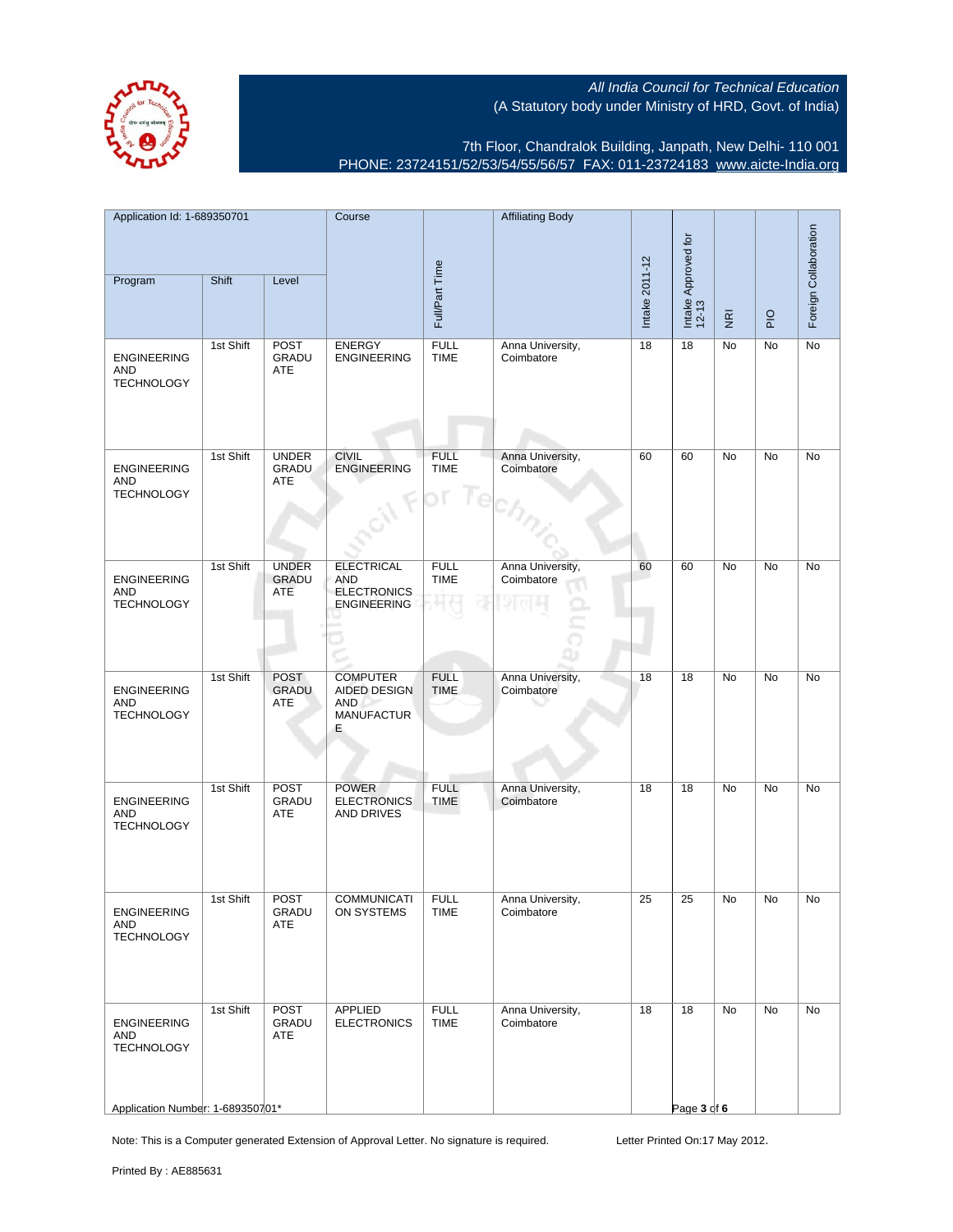

7th Floor, Chandralok Building, Janpath, New Delhi- 110 001 PHONE: 23724151/52/53/54/55/56/57 FAX: 011-23724183 [www.aicte-India.org](http://www.aicte-India.org)

| Application Id: 1-689350701                                                        |           | Course                       |                                                                                     | <b>Affiliating Body</b>    |                                |                |                              |                         | Foreign Collaboration |    |
|------------------------------------------------------------------------------------|-----------|------------------------------|-------------------------------------------------------------------------------------|----------------------------|--------------------------------|----------------|------------------------------|-------------------------|-----------------------|----|
| Program                                                                            | Shift     | Level                        |                                                                                     | Full/Part Time             |                                | Intake 2011-12 | Intake Approved for<br>12-13 | $\overline{\mathbf{g}}$ | PIO                   |    |
| <b>ENGINEERING</b><br><b>AND</b><br><b>TECHNOLOGY</b>                              | 1st Shift | <b>POST</b><br>GRADU<br>ATE  | <b>COMPUTER</b><br><b>SCIENCE AND</b><br><b>ENGINEERING</b>                         | <b>FULL</b><br><b>TIME</b> | Anna University,<br>Coimbatore | 25             | 25                           | No                      | No                    | No |
| <b>ENGINEERING</b><br><b>AND</b><br><b>TECHNOLOGY</b>                              | 1st Shift | POST<br>GRADU<br>ATE         | <b>TEXTILE</b><br><b>TECHNOLOGY</b>                                                 | <b>FULL</b><br><b>TIME</b> | Anna University,<br>Coimbatore | 18             | 18                           | No                      | No                    | No |
| <b>ENGINEERING</b><br><b>AND</b><br><b>TECHNOLOGY</b>                              | 1st Shift | <b>POST</b><br>GRADU<br>ATE  | APPAREL<br><b>TECHNOLOGY</b>                                                        | <b>FULL</b><br><b>TIME</b> | Anna University,<br>Coimbatore | 18             | 18                           | No                      | No                    | No |
| <b>ENGINEERING</b><br><b>AND</b><br><b>TECHNOLOGY</b>                              | 1st Shift | <b>POST</b><br>GRADU<br>ATE  | <b>BIOTECHNOLO</b><br>GY                                                            | <b>FULL</b><br><b>TIME</b> | Anna University,<br>Coimbatore | 18             | 18                           | No                      | No                    | No |
| <b>ENGINEERING</b><br><b>AND</b><br><b>TECHNOLOGY</b>                              | 1st Shift | <b>POST</b><br>GRADU<br>ATE  | <b>EMBEDDED</b><br><b>SYSTEMS</b>                                                   | <b>FULL</b><br><b>TIME</b> | Anna University,<br>Coimbatore | 18             | 18                           | <b>No</b>               | <b>No</b>             | No |
| <b>MCA</b>                                                                         | 1st Shift | <b>POST</b><br>GRADU<br>ATE  | <b>MASTERS IN</b><br><b>COMPUTER</b><br><b>APPLICATIONS</b>                         | <b>FULL</b><br><b>IIME</b> | Anna University,<br>Coimbatore | 60             | 120                          | No                      | No                    | No |
| <b>ENGINEERING</b><br>AND<br><b>TECHNOLOGY</b><br>Application Number: 1-689350701* | 1st Shift | <b>UNDER</b><br>GRADU<br>ATE | <b>ELECTRONICS</b><br>AND<br><b>COMMUNICATI</b><br><b>ONS</b><br><b>ENGINEERING</b> | <b>FULL</b><br><b>TIME</b> | Anna University,<br>Coimbatore | 120            | 180<br>Page 4 of 6           | No                      | No                    | No |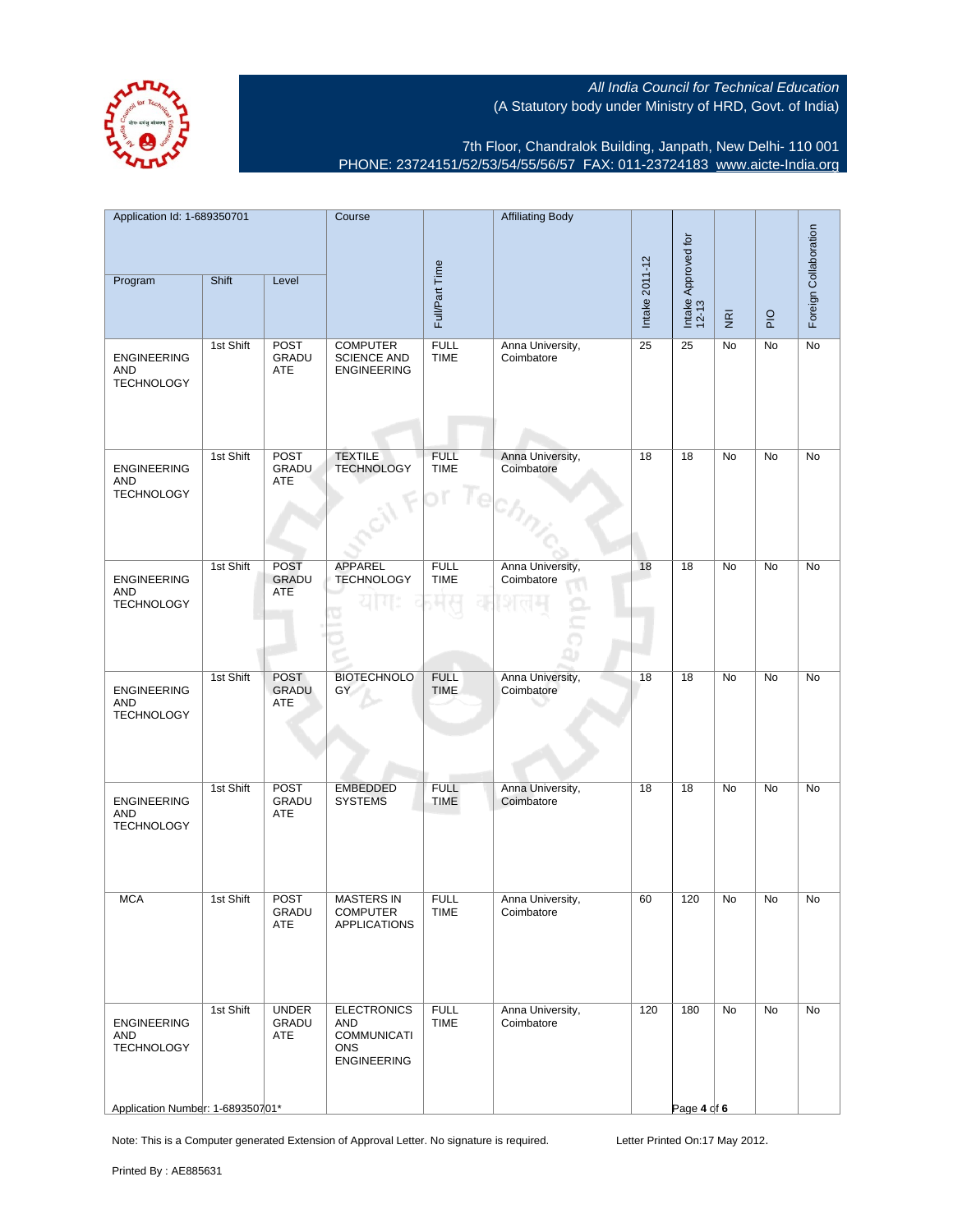

7th Floor, Chandralok Building, Janpath, New Delhi- 110 001 PHONE: 23724151/52/53/54/55/56/57 FAX: 011-23724183 [www.aicte-India.org](http://www.aicte-India.org)

| Application Id: 1-689350701                                                        |           | Course                       |                                                                                     | <b>Affiliating Body</b>    |                                |                |                              |                         | Foreign Collaboration |    |
|------------------------------------------------------------------------------------|-----------|------------------------------|-------------------------------------------------------------------------------------|----------------------------|--------------------------------|----------------|------------------------------|-------------------------|-----------------------|----|
| Program                                                                            | Shift     | Level                        |                                                                                     | Full/Part Time             |                                | Intake 2011-12 | Intake Approved for<br>12-13 | $\overline{\mathbf{g}}$ | P                     |    |
| <b>ENGINEERING</b><br><b>AND</b><br><b>TECHNOLOGY</b>                              | 1st Shift | <b>UNDER</b><br>GRADU<br>ATE | <b>COMPUTER</b><br><b>SCIENCE AND</b><br><b>ENGINEERING</b>                         | <b>FULL</b><br><b>TIME</b> | Anna University,<br>Coimbatore | 120            | 120                          | No                      | No                    | No |
| <b>ENGINEERING</b><br><b>AND</b><br><b>TECHNOLOGY</b>                              | 1st Shift | <b>UNDER</b><br>GRADU<br>ATE | <b>BIOTECHNOLO</b><br>GY                                                            | <b>FULL</b><br><b>TIME</b> | Anna University,<br>Coimbatore | 60             | 60                           | No                      | No                    | No |
| <b>ENGINEERING</b><br><b>AND</b><br><b>TECHNOLOGY</b>                              | 1st Shift | <b>UNDER</b><br>GRADU<br>ATE | <b>FASHION</b><br><b>TECHNOLOGY</b>                                                 | <b>FULL</b><br><b>TIME</b> | Anna University,<br>Coimbatore | 60             | 60                           | No                      | No                    | No |
| MANAGEMENT                                                                         | 1st Shift | <b>POST</b><br>GRADU<br>ATE  | <b>MASTERS IN</b><br><b>BUSINESS</b><br><b>ADMINISTRATI</b><br>ON                   | <b>FULL</b><br><b>TIME</b> | Anna University,<br>Coimbatore | 120            | 180                          | No                      | No                    | No |
| <b>ENGINEERING</b><br>AND<br><b>TECHNOLOGY</b>                                     | 1st Shift | <b>UNDER</b><br>GRADU<br>ATE | <b>AERONAUTICA</b><br>L<br><b>ENGINEERING</b>                                       | <b>FULL</b><br><b>TIME</b> | Anna University,<br>Coimbatore | 60             | 60                           | <b>No</b>               | No                    | No |
| <b>ENGINEERING</b><br>AND<br><b>TECHNOLOGY</b>                                     | 1st Shift | <b>UNDER</b><br>GRADU<br>ATE | <b>ELECTRONICS</b><br>ŏ.<br><b>INSTRUMENTA</b><br><b>TION</b><br><b>ENGINEERING</b> | <b>FULL</b><br><b>IIME</b> | Anna University,<br>Coimbatore | 60             | 60                           | No                      | No                    | No |
| <b>ENGINEERING</b><br>AND<br><b>TECHNOLOGY</b><br>Application Number: 1-689350701* | 1st Shift | <b>UNDER</b><br>GRADU<br>ATE | <b>AUTOMOBILE</b><br><b>ENGINEERING</b>                                             | <b>FULL</b><br><b>TIME</b> | Anna University,<br>Coimbatore | 60             | 60<br>Page 5 of 6            | No                      | No                    | No |